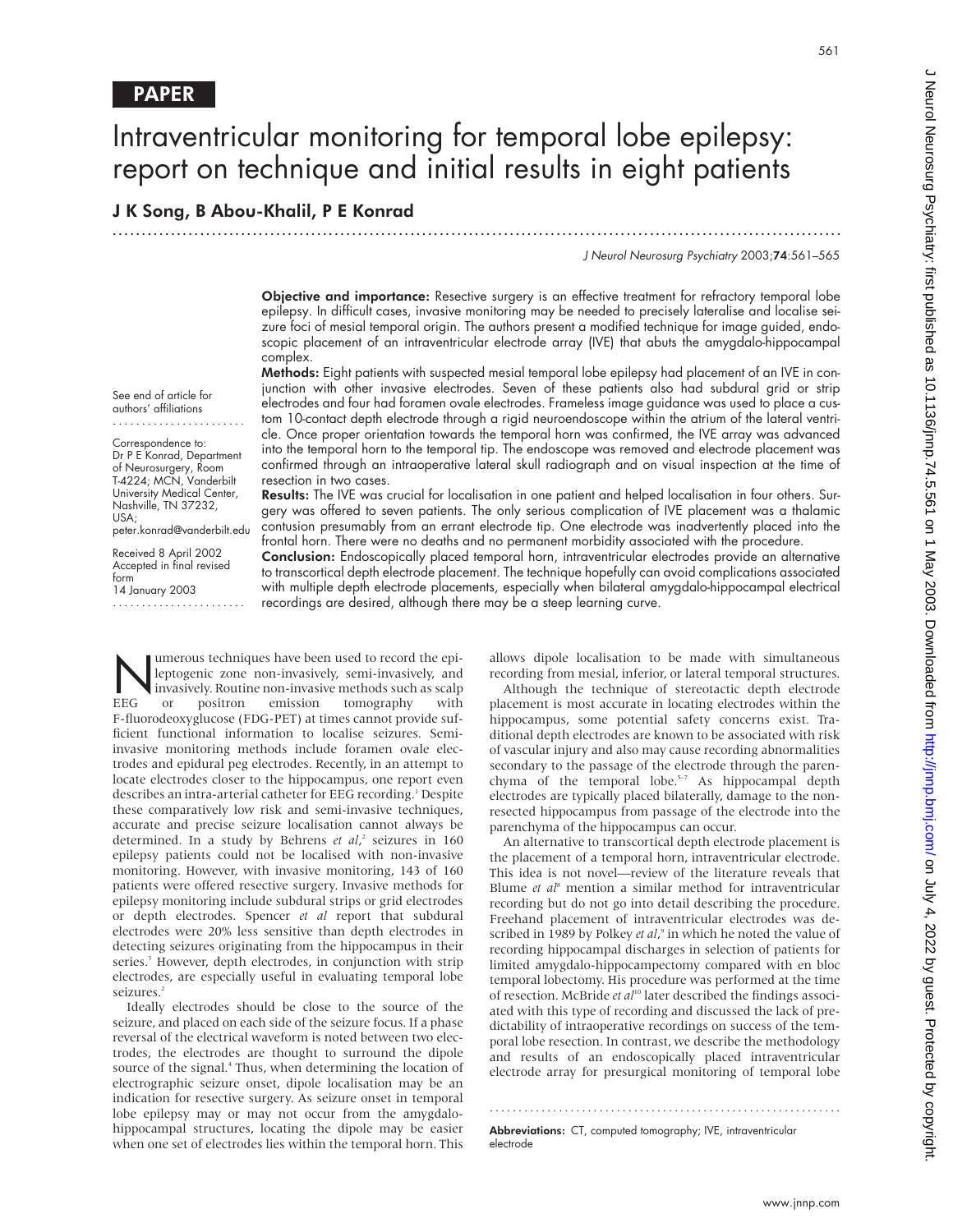

Figure 1 Apparatus for placement of intraventricular electrode array. (1) Rigid neuroendoscope with intraventricular electrode. (2) Intraventricular electrode array. (3) Peel away sheath. (4) Video/illumination system.

epilepsy and illustrate some potentially useful observations in localisation of seizure onset.

## **METHODS**

Eight patients with suspected mesial temporal lobe epilepsy that was medically intractable and of uncertain laterality were chosen for surgery. After informed consent, each patient underwent some combination of bilateral intraventricular recording alone or with subdural grids/strips, sphenoidal, or foramen ovale electrodes. Their age ranged from 18–46 years; there were four women and four men in the study. None had prior invasive evaluation or surgical resection for epilepsy. One patient had prior resection of a low grade temporal glioma 18 years previously. Before intraventricular electrode placement, each patient underwent a preoperative computed tomographic (CT) scan with fiducial markers for intraoperative image guidance (Viewpoint; Picker International, Highland Heights, OH, USA). This aided in defining the trajectory necessary for the burr hole insertion of the endoscope through the occipital lobe into the atrium of the lateral ventricle. Then the electrode was guided into the temporal horn through the centre channel of the endoscope.

The apparatus used is shown in figure 1. The electrode is a custom made 10 contact linear depth electrode (model SD-10P-32) produced by Ad-Tech Medical Instrument Corporation (Racine, WI, USA). It has an overall length of 390 mm and a diameter of 1.0 mm. There are 10 platinum contacts spaced over 50 mm, each 2 mm in length and spaced 5.5 mm apart. The proximal end of the electrode has 10 leads for connection to recording equipment and there is a central stylet. The video endoscopic system (model 2233–005; Medtronic PS Medical, Goleta, CA, USA) contains a central channel for passage of the electrode. In particular, the endoscope used is 130 mm in length with a 4.2 mm outer diameter and a 2.15 mm working channel together with separate light and irrigation lumens. A peel away sheath with obturator (Cook Catheter Corporation, Bloomington, IN, USA) is used as a blunt cannula for initial insertion of the endoscope.

#### **Technique**

The patient is given general endotracheal anaesthesia, placed in the prone position, and the head is fixed in a skull clamp. Registration of fiducial markers is then performed. Entry and target points were selected for each side by identifying the atrium of the lateral ventricle (target) and a linear trajectory from the scalp (entry point) so as to place the endoscope in direct view of the ostium of the temporal horn. Firstly, a vertical, paramedian



incision is made over one occipital hemisphere and a small burr hole (8–15 mm in diameter) is made just large enough to pass a peel away sheath through which the endoscope is placed. Using stereotactic guidance, the endoscope is advanced into the atrium of the ipsilateral lateral horn and the ostium of the temporal horn identified visually (fig 2).

Identification of the choroid plexus and direction of the vertex helps in determining the ostium of the temporal horn versus the frontal horn (fig 2). The semi-flexible electrode is then advanced through the lumen of the endoscope and directed down into the temporal horn. As the temporal horn is smaller in diameter than the endoscope and has a curved shape, the electrode is advanced into the temporal horn without advancing the rigid endoscope further than the atrium. Mild resistance occurs in passing the electrode when the tip of the electrode is at the end of the temporal horn (fig 3). Once it is felt that the electrode array is in a satisfactory position, the endoscope is removed and the peel away sheath is removed. The wound is then closed and the electrode secured to the scalp. The procedure is repeated on the opposite side if indicated. Confirmation of electrode position within the middle fossa can be made intraoperatively with a lateral skull radiograph or postoperatively with CT.

The IVEs were typically removed at the bedside once monitoring was finished or just before incision for resective surgery. In two cases, the electrode was left in place to visually confirm electrode location within the temporal horn on the side of the resection.

# RESULTS

A total of eight patients underwent either unilateral or bilateral intraventricular electrode placement. Table 1 summarises the information for each case. The IVE was crucial for localisation in one patient who had clear seizure onset seen only in one IVE electrode (fig 4). Details of this patient are presented below. The IVE helped localisation in four other patients. We observed reversal of polarity of epileptiform as well as ictal activity between the IVE and the ipsilateral foramen ovale or subdural electrodes in three cases (fig 5). Based on information obtained from invasive monitoring, surgery was offered to seven patients. Of the patients undergoing surgery, one patient underwent a selective amygdalohippocampectomy, one patient underwent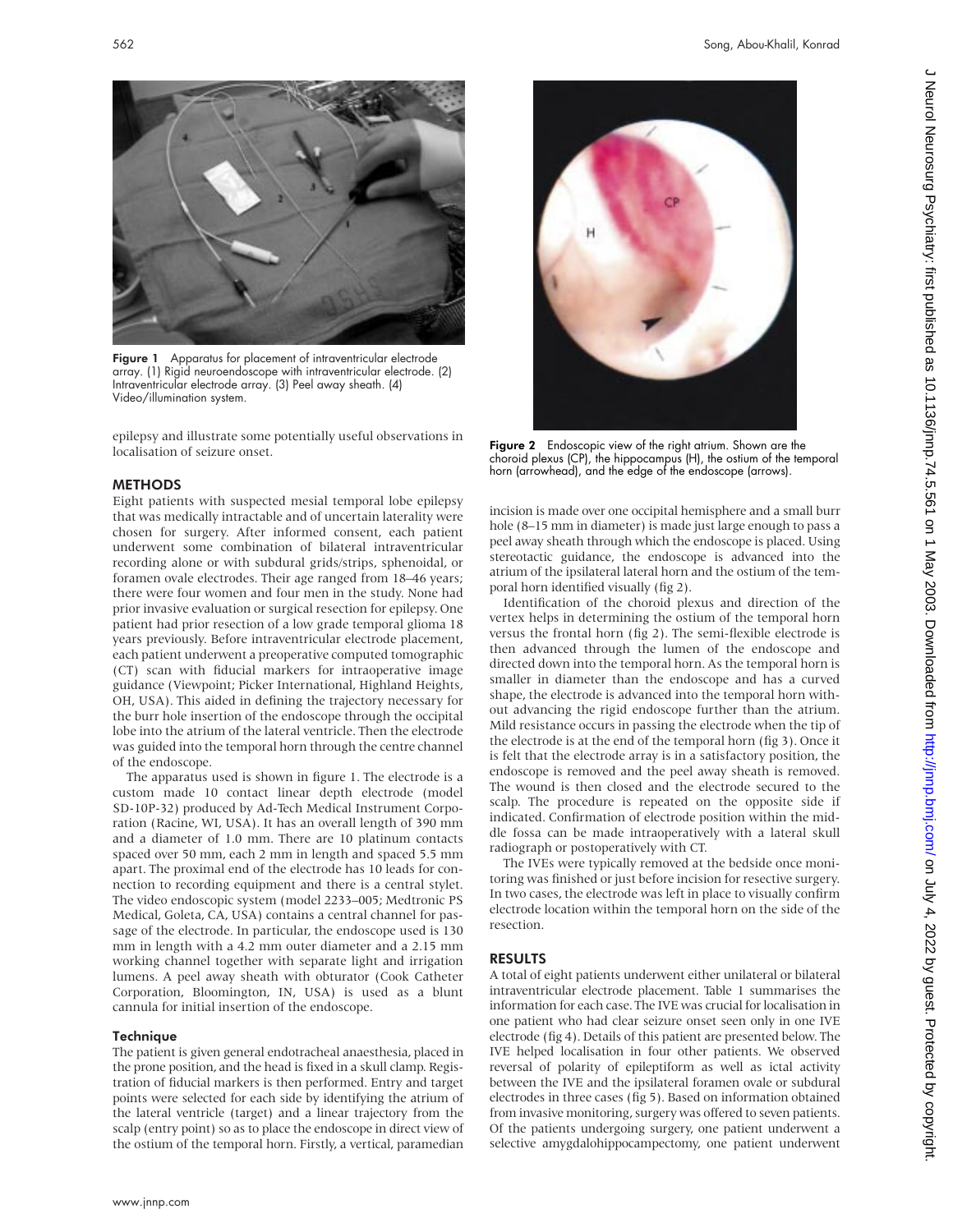

Figure 3 Model representation of placement of intraventricular electrode. Demonstration of intraventricular electrode seen in a cutaway view of the left temporal lobe in a brain model in which the residual left hemisphere is viewed from above. Note relative position of the IVE along the lateral margin of the hippocampus in the temporal lobe.

lesionectomy, and five patients underwent anterior temporal lobectomy and amygdalohippocampectomy. One patient was not offered surgery because of an extra-temporal seizure focus.

In two patients undergoing resective surgery, the electrode was visually seen within the temporal horn abutting the hippocampus at the time of exposure of these structures. No contusions or injuries were noted in adjacent structures, and the electrode tip was located within the rostral end of the temporal horn.

There were no deaths associated with any of the procedures. One patient experienced a small contusion in the thalamus



Figure 4 Selected EEG recording obtained from intraventricular electrode showing seizure onset. Depicted is an ictal onset only seen in the left intraventricular electrode (arrowhead). LD, left depth (IVE); LF, left foramen ovale; RD, right depth (IVE); RF, right foramen ovale.

presumably from an errant electrode tip. She experienced mild, transient hemiparesis but quickly recovered to full strength. Early in the series, an IVE was postoperatively discovered to have been misguided into the frontal horn of the lateral ventricle instead of the temporal horn. As a result of this, we changed our technique to include an intraoperative lateral skull radiograph to confirm temporal horn placement. One IVE placement was aborted because of difficulty with endoscopic visualisation.

## Case discussion

A 32 year old woman presented with a history of partial onset seizures since childhood. She continued to have seizures on a regimen of phenytoin and lamotrigene. She had no other medical history and had no prior invasive intracranial procedures. She was evaluated with video-EEG monitoring

| Patient sex    |         | Age/ Invasive monitoring<br>performed                            | Resective surgery performed                                  | Electrode of<br>seizure onset                                      | Role of IVE in localising<br>seizure onset                                             | Post-op<br>Engel | Complication of<br>classification IVE placement        |
|----------------|---------|------------------------------------------------------------------|--------------------------------------------------------------|--------------------------------------------------------------------|----------------------------------------------------------------------------------------|------------------|--------------------------------------------------------|
|                | 46 F    | left frontal SDGE<br>left subtemporal SDGE<br>left IVE           | left anterior temporal lobectomy Subtemporal SDGE<br>$+$ AHC |                                                                    | Frequent epileptiform<br>discharges.<br>IVE did not help in<br>localising.             |                  | Left thalamic<br>contusion                             |
| 2              | 23 F    | bilateral temporal SDSE right anterior temporal<br>bilateral IVE | lobectomy + AHC                                              | Simultaneous:<br>- Right IVE<br>- Right subtemporal<br><b>SDSE</b> | Dipole between right<br>subtemporal SDSE and right<br>IVE.                             |                  | <b>IVE</b> placed into<br>frontal horn on<br>left side |
| 3              | 32 F    | bilateral FOE<br>bilateral IVE                                   | left selective AHC                                           | Left IVE                                                           | Localised seizure origin.                                                              |                  | none                                                   |
| 4              | 32<br>M | right temporal SDSE<br>left FOE<br>bilateral IVE                 | right anterior temporal<br>lobectomy + AHC                   | Right subtemporal<br><b>SDSE</b>                                   | Noted dipole formed<br>between right anterior SDSE<br>and anterior IVE.                |                  | none                                                   |
| 5              | 23<br>M | left frontal SDGE<br>left temporal SDGE<br>left IVE              | left anterior temporal lobectomy Left subtemporal<br>$+$ AHC | <b>SDGE</b>                                                        |                                                                                        | $  ^*$           | Aborted IVE.                                           |
| 6              | 28<br>M | right FOE<br>left subtemporal SDGE<br>bilateral IVE              | left temporal seizure-focus<br>resection + AHC               | Simultaneous:<br>- Left IVE<br>- Left subtemporal<br><b>SDGE</b>   | <b>IVE</b> revealed freauent<br>epileptiform discharges in<br>the posterior electrode. |                  | none                                                   |
| $\overline{7}$ | 18<br>M | bilateral SDSE<br>bilateral IVE                                  | no surgery offered -<br>non-temporal focus                   | <b>Bilateral posterior</b><br><b>SDSE</b>                          | No ictal discharge recorded -<br>in IVE <sub>s</sub>                                   |                  | none                                                   |
| 8              | 21F     | right FOE<br>right IVE<br>right SDGE                             | right anterior temporal<br>lobectomy + AHC                   | Simultaneous:<br>- Right FOE<br>- Right IVE                        | Found dipole between FOE  <br>and IVE.                                                 |                  | none                                                   |

FOE, foramen ovale electrode; IVE, intraventricular electrode; SDGE, subdural grid electrode; SDSE, subdural strip electrode; AHC, amygdalohippocampectomy. \*Alcohol related seizure postoperatively.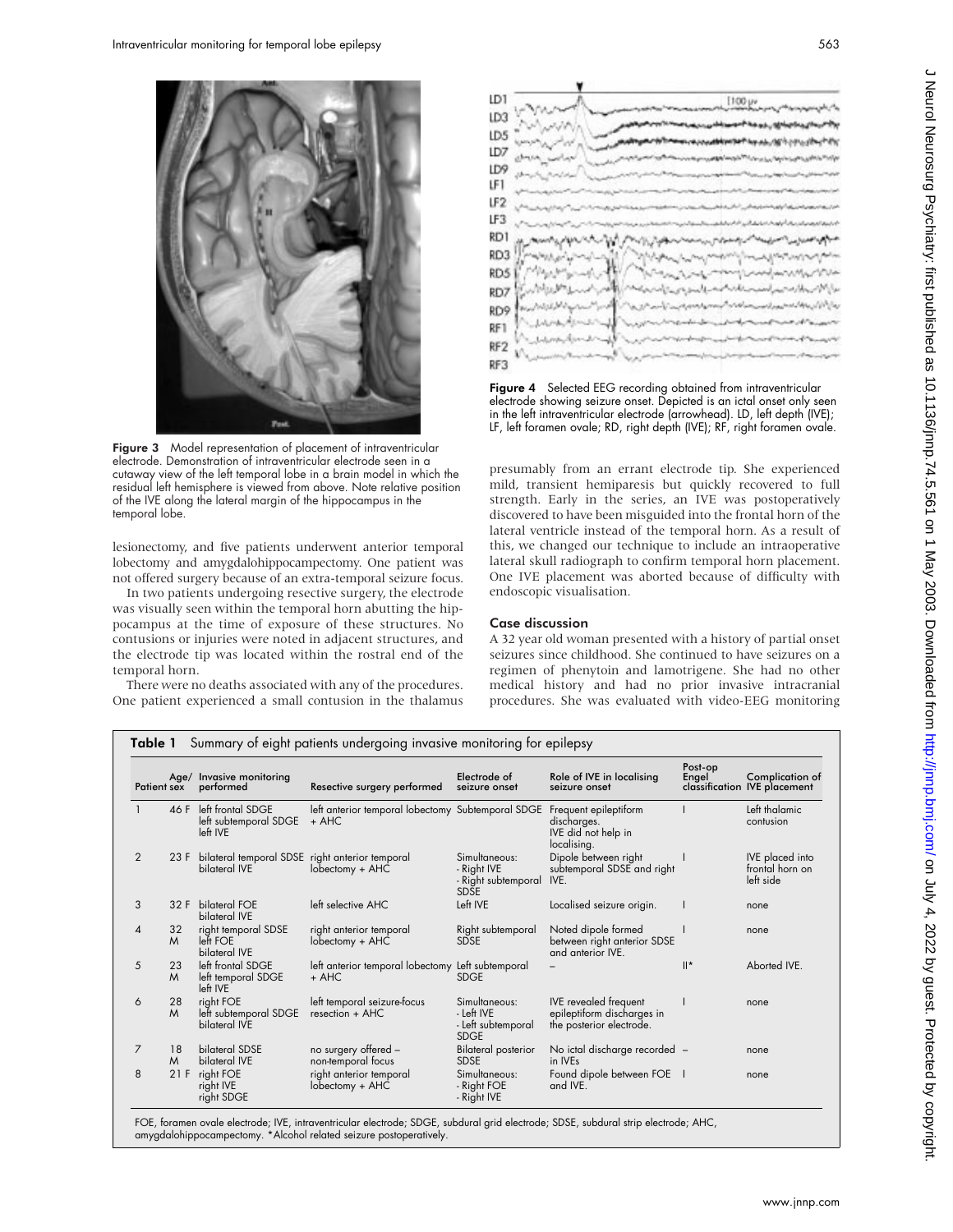



and intravascular amytal testing (WADA test). This revealed that she had predominant language and memory on her right side but also appeared to have independent bilateral temporal seizure foci. MRI did not reveal any obvious mesial temporal sclerosis or other structural abnormality.

To investigate her further, she initially underwent placement intraoperatively of bilateral foramen ovale electrodes and bilateral intraventricular electrodes. This occurred without complication and after spending one night in the intensive care unit, she was transferred to the epilepsy unit for monitoring. During this time, she exhibited several seizures that could be localised from the implanted electrodes (fig 4). Once monitoring satisfactorily determined her seizure focus, the foramen ovale and intraventricular electrodes were removed. One week after the initial operation she underwent a selective amygdalohippocampectomy. She recovered fully and currently is seizure free with treatment 36 months postoperatively.

#### **DISCUSSION**

We have described a technique for placement of intraventricular electrodes for monitoring of mesial temporal lobe epilepsy. This technique has been used in seven of eight patients with good results and has provided useful data in assisting in planning surgery for resection of mesial compared with other temporal structures associated with seizure foci. Review of the literature reveals a previous study by Blume *et al*, <sup>8</sup> reporting the results of a multicontact electrode array stereotactically placed into the temporal horn of the lateral ventricle. They also report good data from the intraventricular recordings but do not describe the technique in detail.

Currently, there are two other reported methods for intraparenchymal monitoring of seizures from the mesial temporal lobe. Orthogonal depth electrodes are placed perpendicularly through the parenchyma of the temporal lobe from the lateral temporal surface. This method has been used with good effect and provides useful information. However, it is limited in that it provides data from only a very small area adjacent to each depth electrode. With this technique, multiple depth electrodes are required to span the length of the hippocampus. Furthermore, the risk of injuring a blood vessel increases with each pass.<sup>5</sup> Longitudinal or occipital depth electrodes are also used to monitor seizures originating from the amygdala and hippocampus and are well described.<sup>11</sup> <sup>12</sup> However, it is difficult to locate all contacts of the electrode in both the amygdala and hippocampus and placement could produce injury in the non-epileptogenic hippocampus. In fact, it has also been proposed that interictal

slow wave changes recorded from parenchymally located depth electrodes may represent non-specific tissue injury caused by their placement.<sup>5</sup>

We are able to advance the electrode array to the end of the temporal horn to closely abut and span the amygdala and hippocampus without injuring the tissue we are monitoring. We have found that these recordings are at least as useful as traditional depth electrodes. It is important to note that while these electrodes are ideal for spanning the length of the mesial temporal lobe and can help lateralise seizures, they alone cannot distinguish between mesial and lateral temporal or extratemporal seizure onsets without other forms of invasive monitoring (for example, subdural strips/grids, foramen ovale electrodes, other depth electrodes).

One potential problem with placing electrodes into the CSF is pulsation artefact and the quality of the recordings. We did not observe any degradation in our recordings from the IVEs compared with signals obtained from other implanted electrodes within the same patient. Another potential problem is the possibility that the electrode would not be held against the hippocampus in patients with enlarged temporal horns. Lastly, we had to abort one procedure because of poor endoscopic visualisation bringing up the concern that this procedure may be more difficult or impossible in patients with small ventricles. At this time, we cannot say whether small or enlarged ventricles will present a problem in the future.

In the technique described in this paper, we theorised that we could tackle the problems of adequate electrode coverage, risk of vascular injury, and avoidance of tissue injury. While there is a comparatively steep learning curve for the procedure, we have not had any serious permanent complications associated with the placement of the IVEs. One instance of thalamic contusion was experienced—in the future, we may attempt to record electrical impedance from the distal electrode contacts to determine if we are in CSF or parenchyma. We also describe one complication in our series involving misplacement of an IVE into the frontal horn early in the series. Based on this, our technique has evolved and lateral skull radiographs are now routinely performed intraoperatively. There is a risk for haemorrhagic complications, especially involving the choroid, and occipital lobe injury, as with longitudinal depth electrodes, but so far we have not encountered any and do not feel that it is any greater than with placement of a single depth electrode and is less than multiple depth electrodes placed in each temporal lobe.

# .....................

### Authors' affiliations

B Abou-Khalil, Department of Neurology, Vanderbilt University Medical Center, Nashville, Tennessee, USA

J K Song, P E Konrad, Department of Neurosurgery, Vanderbilt University Medical Center

Funding: none

Competing interests: none declared

#### REFERENCES

- 1 Nakase H, Ohnishi H, Touho H, et al. An intra-arterial electrode for intracranial electro-encephalogram recordings. Acta Neurochir 1995;136:103–5.
- 2 Behrens E, Zentner J, van Roost D, et al. Subdural and depth electrodes in the presurgical evaluation of epilepsy. Acta Neurochir 1994;128:84–7.
- 3 Spencer SS, Spencer DD, Williamson PD, et al. Combined depth and subdural electrode investigation in uncontrolled epilepsy. Neurology 1990;40:74–9.
- 4 Risinger M. Electroencephalographic strategies for determining the epileptogenic zone. In: Luders H, ed. Epilepsy surgery. New York: Raven Press, 1992:337–47.
- 5 So N. Depth electrode studies in mesial temporal lobe epilepsy. In:
- Luders H, ed. Epilepsy surgery. New York: Raven Press, 1992:371–84. 6 Ross D. Intracerebral depth electrode monitoring in partial epilepsy: the morbidity and efficacy of placement using magnetic resonance image-guided stereotactic surgery. Neurosurgery 1996;39:327-33.